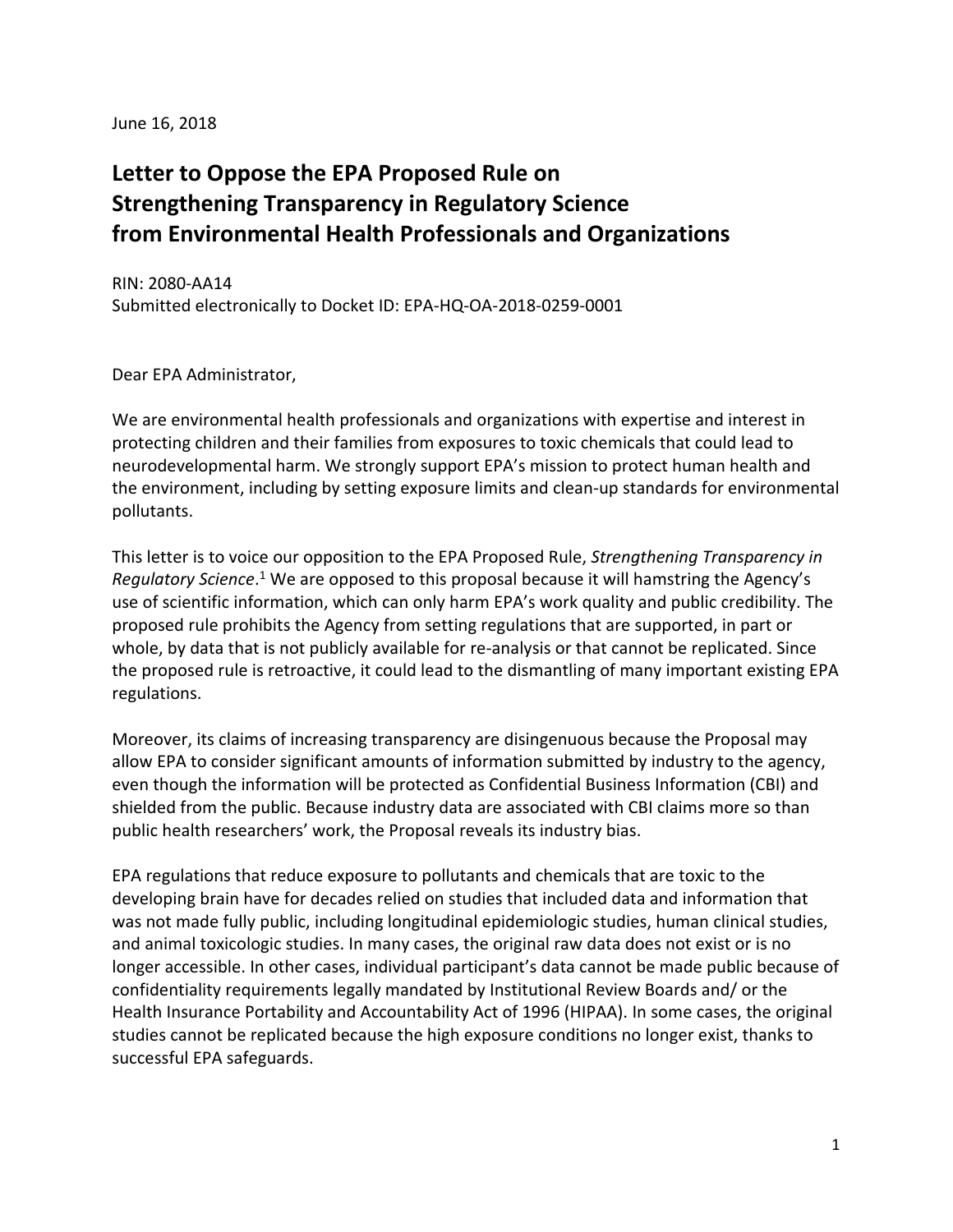Some examples of existing EPA actions that have reduced people's exposures to toxic chemicals, that may be rolled back because of this rule are below:

### *Air pollution*

Most air pollution is the result of burning fossil fuels, such as coal, oil, natural gas, and gasoline to produce electricity and power vehicles.<sup>2</sup> Prenatal and early childhood exposure to air pollution increases the risk of developmental delays, reduced IQ, symptoms of anxiety, depression and inattention. Air pollution may also increase children's risk of developing autism. Thanks to EPA regulations since 1997 that relied on the Harvard Six Cities study (a longitudinal epidemiologic study of thousands of individuals begun in the 1970s) and American Cancer Society study, among others, EPA has determined that over 230,000 premature deaths will be prevented by 2020, with benefits exceeding the costs of the Clean Air Act by 30-fold. $3$ 

The Six Cities study has been reanalyzed many times, including by the Health Effects Institute (a public non-profit co-funded by EPA and the regulated industry) and the American Cancer Society, in published reports.<sup>4</sup> Despite rigorous and transparent expert review and approval, the Six Cities findings continue to be disputed by polluters and their allies in Congress.<sup>5,6</sup>

## *Lead in drinking water*

The damaging effects of early childhood lead exposure can last a lifetime, so prevention is the only effective and meaningful solution. EPA's Lead and Copper Rule (LCR) of 1991 does just that by establishing drinking water limits, monitoring, and protective actions if needed. The rules are based on epidemiology studies published in the 1990's that correlate childhood blood lead levels with impaired brain function and adverse behavioral effects.<sup>7</sup> Many of the published studies are longitudinal cohort studies that include measurements of lead in blood from children decades ago, and then follow them out over time to observe lasting effects.

Thanks to important EPA regulations and effective lead-reduction measures in gasoline and paint, overall blood lead levels have been reduced in many people. This makes it impossible to replicate the exposure conditions at the time the original children in the study cohort had their blood lead levels measured, nor would it be ethical to seek to do so.

## *Neurotoxic pesticides like chlorpyrifos*

Organophosphate pesticides like chlorpyrifos are widely used in agriculture, with over 5 million pounds of the insecticide applied annually across the U.S to a variety of crops including apples, oranges, broccoli and berries.<sup>8</sup> Symptoms of acute poisoning include nausea and vomiting, headaches, dizziness, seizures, paralysis, and in extreme cases, even death. Due to risks to children's health, in 2000, EPA banned household use of chlorpyrifos and most other organophosphate pesticides. $9$  The studies can no longer be reproduced because – thanks to the Food Quality Protection Act (FQPA) and the ban on residential uses – pregnant women and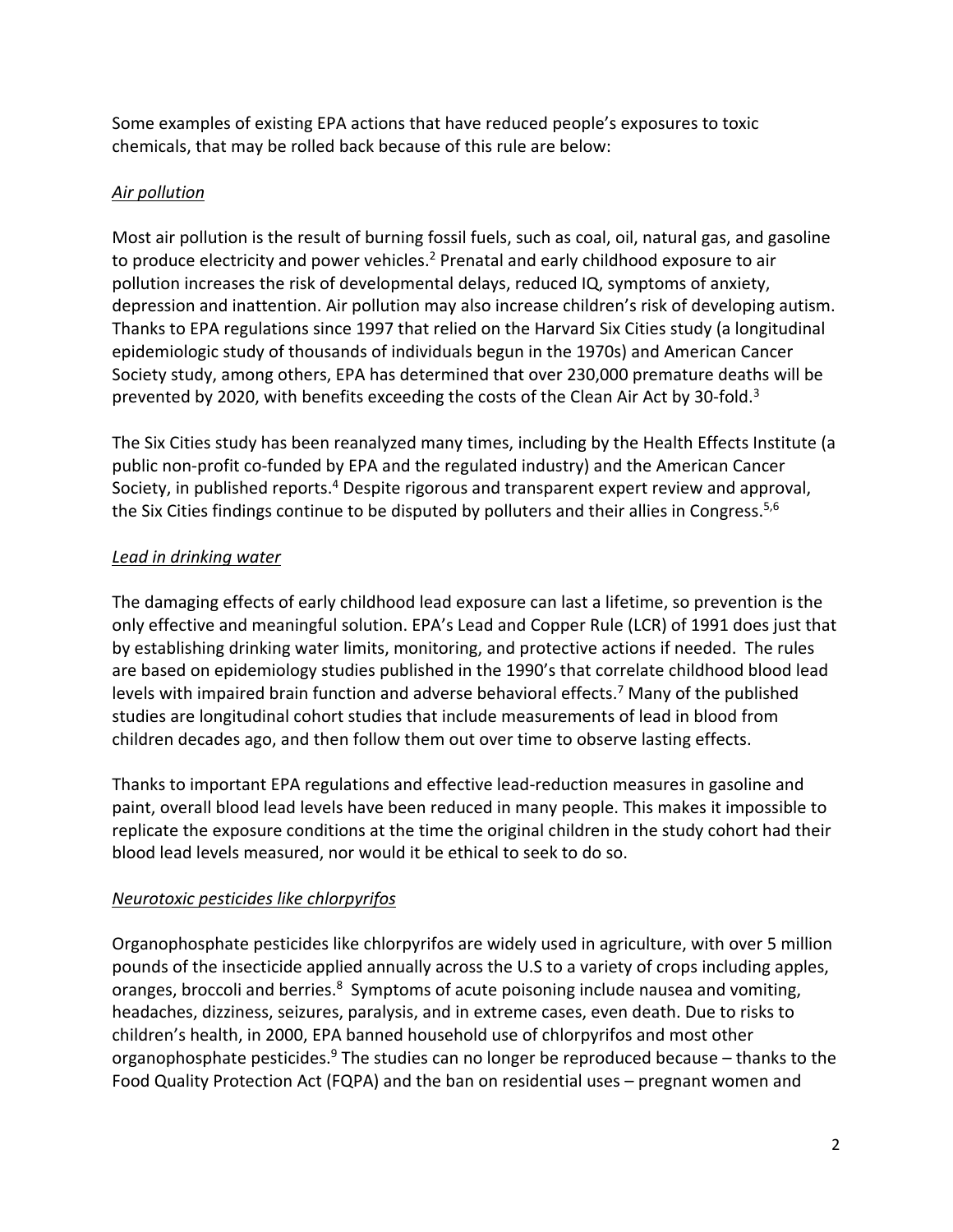young children are no longer poisoned by indoor use of organophosphate pesticides at such high levels.

#### **Conclusion**

As scientists and health professionals we recognize the importance of data sharing and replicability in scientific practice and discourse. We would welcome an open dialogue to improve science-based decisions across the federal government, including at EPA. However, as The Economist pointed out in an editorial last month, this proposed rule is about stifling science used by EPA, not improving it.<sup>10</sup> The editors of Science, Nature, the PLOS journals and the Proceedings of the National Academies of Science have issued a joint statement of opposition of the Proposed Rule.<sup>11</sup> The EPA Chartered Science Advisory Board (SAB) identified many of the problems we've detailed in this letter, and recommended that it merits review by the SAB.<sup>12</sup> We share many of these concerns, and therefore strongly oppose the proposal.

Thank you for the opportunity to provide comments.

Respectfully,

Jennifer Sass, Ph.D.

Senior Scientist, Natural Resources Defense Council, and, George Washington University

Kanshum

Bruce Lanphear, MD, MPH Simon Fraser University Vancouver BC, Canada

Maureen Susnow

Learning Disabilities Association Maureen Swanson, MPA Director, Healthy Children Project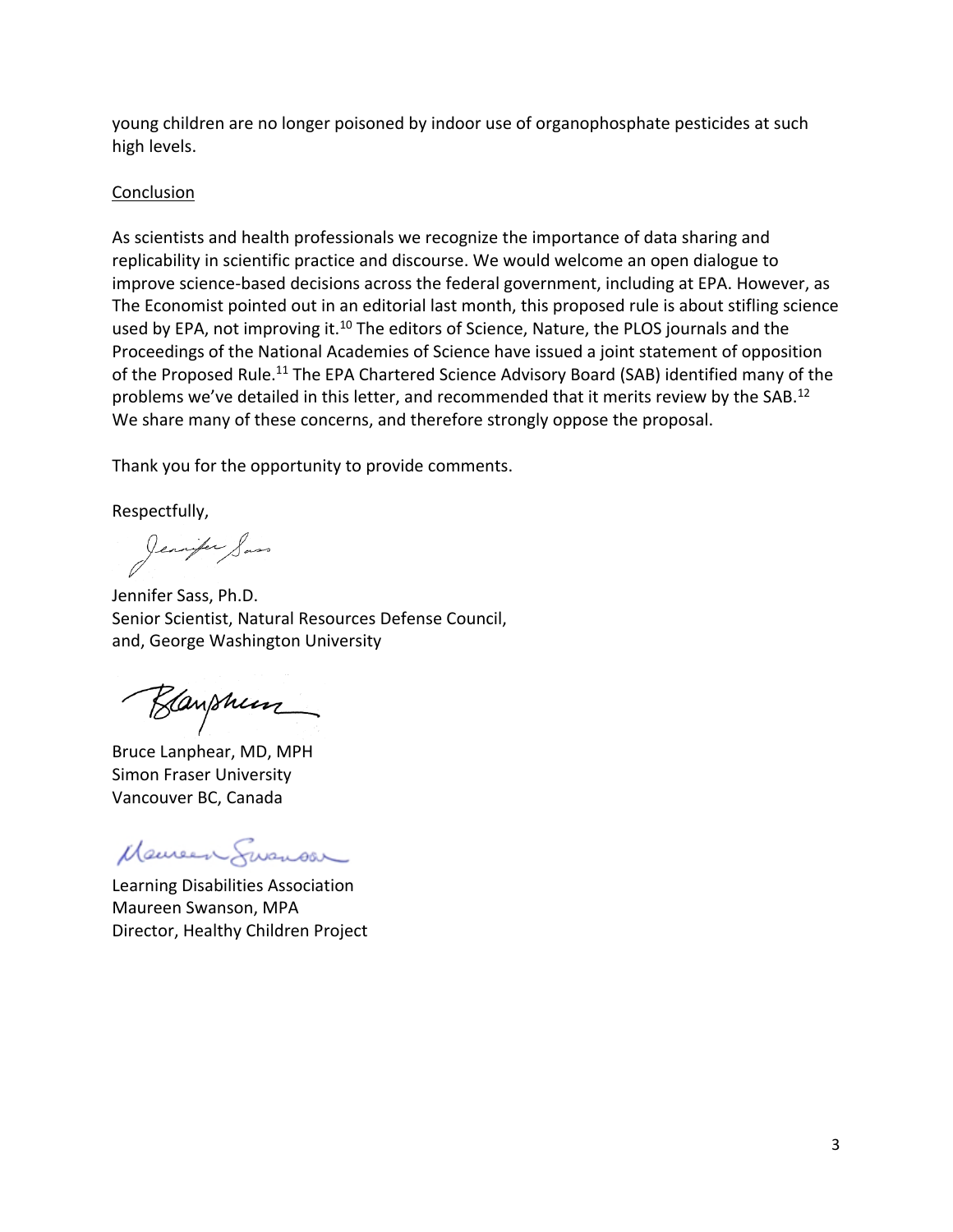#### *Supported by the following (academic affiliations are for identification purposes only):*

Alaska Community Action on Toxics Pamela Miller, Executive Director and IPEN Co-Chair (www.ipen.org) and Anchorage, Alaska

Alliance of Nurses for Healthy Environments Katie Huffling, RN, MS, CNM Executive Director

Laura Anderko PhD RN Robert and Kathleen Scanlon Endowed Chair in Values Based Health Care & Professor Fellow, Center for Social Justice White House Champion of Change for Public Health and Climate Change Georgetown University Washington DC

Autism Science Foundation Alycia Halladay, PhD Chief Science Officer, New York, NY

John R. Balmes, MD Professor of Medicine, UCSF Professor of Environmental Health Sciences, School of Public Health, UC Berkeley Director, Northern California Center for Occupational and Environmental Health UC Berkeley-UC Davis-UCSF Director, UC Berkeley-UCSF Joint Medical Program

David Bellinger, Ph.D., MSc Professor of Neurology Harvard Medical School Boston Children's Hospital Boston, MA

Asa Bradman, PhD, MS Center for Environmental Research and Children's Health (CERCH) Associate Adj. Professor of Environmental Health Sciences School of Public Health/UC Berkeley Berkeley, CA

Carla Campbell, MD, MS, FAAP Associate Professor of Public Health MPH Program Director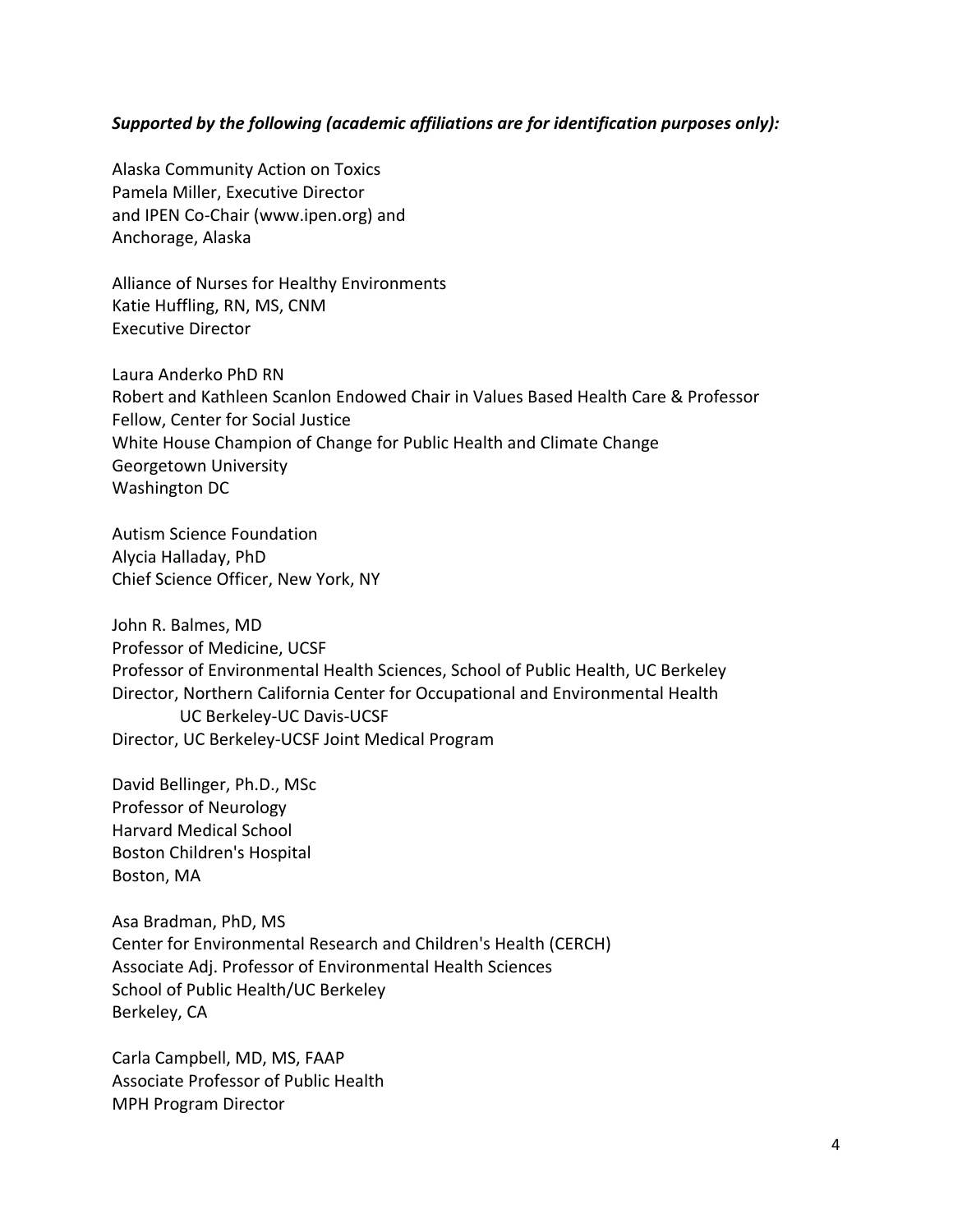Department of Public Health Sciences, Room 408 College of Health Sciences University of Texas at El Paso El Paso, TX

Aimin Chen, MD, PhD Associate Professor Division of Epidemiology Department of Environmental Health University of Cincinnati College of Medicine Cincinnati, OH

Children's Environmental Health Network (CEHN) Nsedu Obot Witherspoon, MPH Executive Director

Jeanne A. Conry, MD, PhD, FACOG Past President The American College of Obstetricians and Gynecologists President The Environmental Health Leadership Foundation

Kristie Ellickson, PhD Division of Environmental Health School of Public Health, University of Minnesota

Stephanie M. Engel, PhD Professor of Epidemiology UNC Gillings School of Global Public Health University of North Carolina, Chapel Hill Chapel Hill, North Carolina

Brenda Eskenazi PhD Jennifer and Brian Maxwell Professor of Maternal and Child Health and Epidemiology School of Public Health UC Berkeley Berkeley, CA

Robert Gould, MD Associate Adjunct Professor Program on Reproductive Health and the Environment Department of Obstetrics, Gynecology and Reproductive Sciences UCSF School of Medicine and Past President, Physicians for Social Responsibility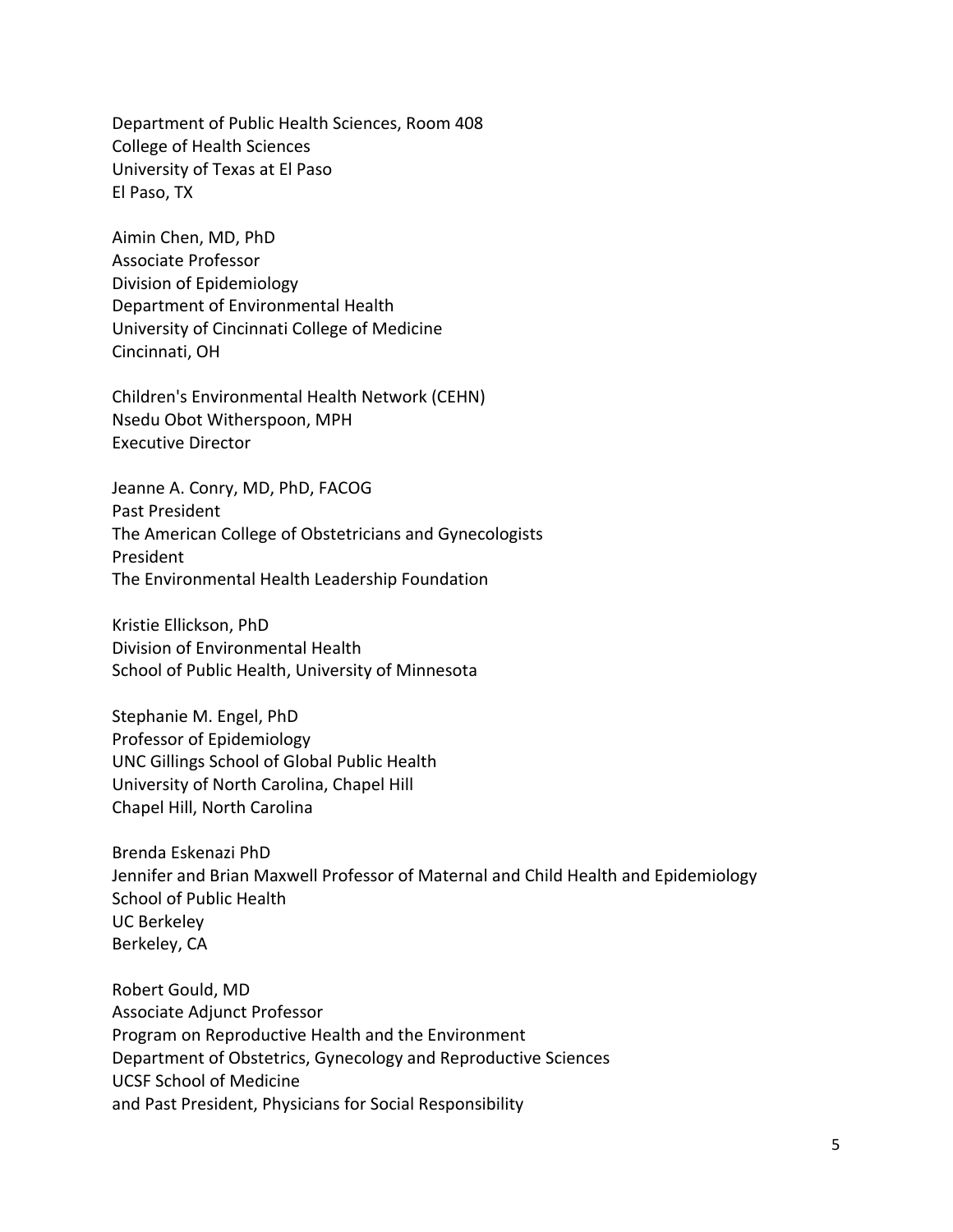Russ Hauser MD, ScD, MPH Chair, Department of Environmental Health Frederick Lee Hisaw Professor of Reproductive Physiology Professor of Environmental and Occupational Epidemiology Harvard T.H. Chan School of Public Health Professor of Obstetrics, Gynecology and Reproductive Biology Harvard Medical School Boston, MA

Healthy Babies Bright Future Charlotte Brody, RN National Director

Irva Hertz-Picciotto Professor of Epidemiology, and Professor of Environmental Health Director, UC Davis Environmental Health Sciences Center School of Medicine University of California, Davis

Deborah Hirtz M.D. Professor, Neurological Sciences and Pediatrics University of Vermont School of Medicine Burlington, Vermont

Philip J. Landrigan, MD, MSc, FAAP Dean for Global Health Professor of Environmental Medicine, Public Health and Pediatrics Arnhold Institute for Global Health Icahn School of Medicine at Mount Sinai New York, NY

Juleen Lam, PhD MHS MS Associate Research Scientist Program on Reproductive Health and the Environment (PRHE) Department of OB/GYN & Reproductive Sciences University of California at San Francisco San Francisco, CA

Mark Miller MD, MPH President, International Society for Children's Health and the Environment Occupational Environmental Medicine University of California, San Francisco San Francisco, CA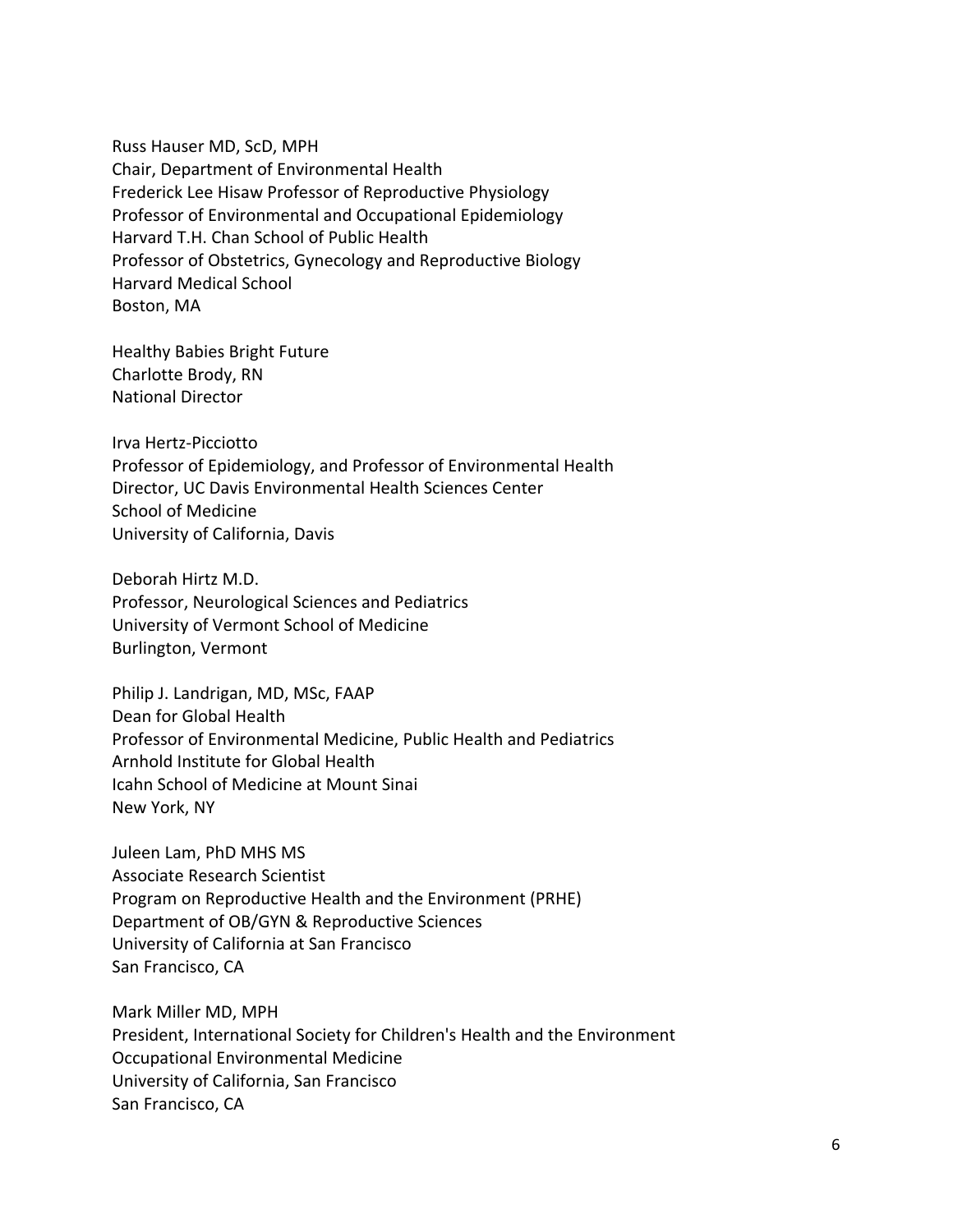Mark A. Mitchell, MD MPH FACPM Chair, National Medical Association Council on Medical Legislation Co-Chair, National Medical Association Commission on Environmental Health

Craig J. Newschaffer, Ph.D. Professor, Epidemiology and Biostatistics Dornsife School of Public Health Drexel University Philadelphia, PA

Heather B Patisaul, PhD Professor, Department of Biological Sciences Keck Center for Behavioral Biology Center for Human Health and the Environment NC State University

Devon Payne-Sturges, DrPH Assistant Professor Maryland Institute for Applied Environmental Health School of Public Health University of Maryland, College Park College Park, MD

Frederica P. Perera, DrPH, PhD Professor of Public Health Director, Columbia Center for Children's Environmental Health Mailman School of Public Health Columbia University New York, NY

Pesticide Action Network Emily Marquez, Ph.D. Staff scientist, Berkeley, CA

Physicians for Social Responsibility Barbara Gottlieb Director, Environment & Health

Beate Ritz MD, PhD Professor of Epidemiology Center for Occupational and Environmental Health FSPH, UC Los Angeles Los Angeles, CA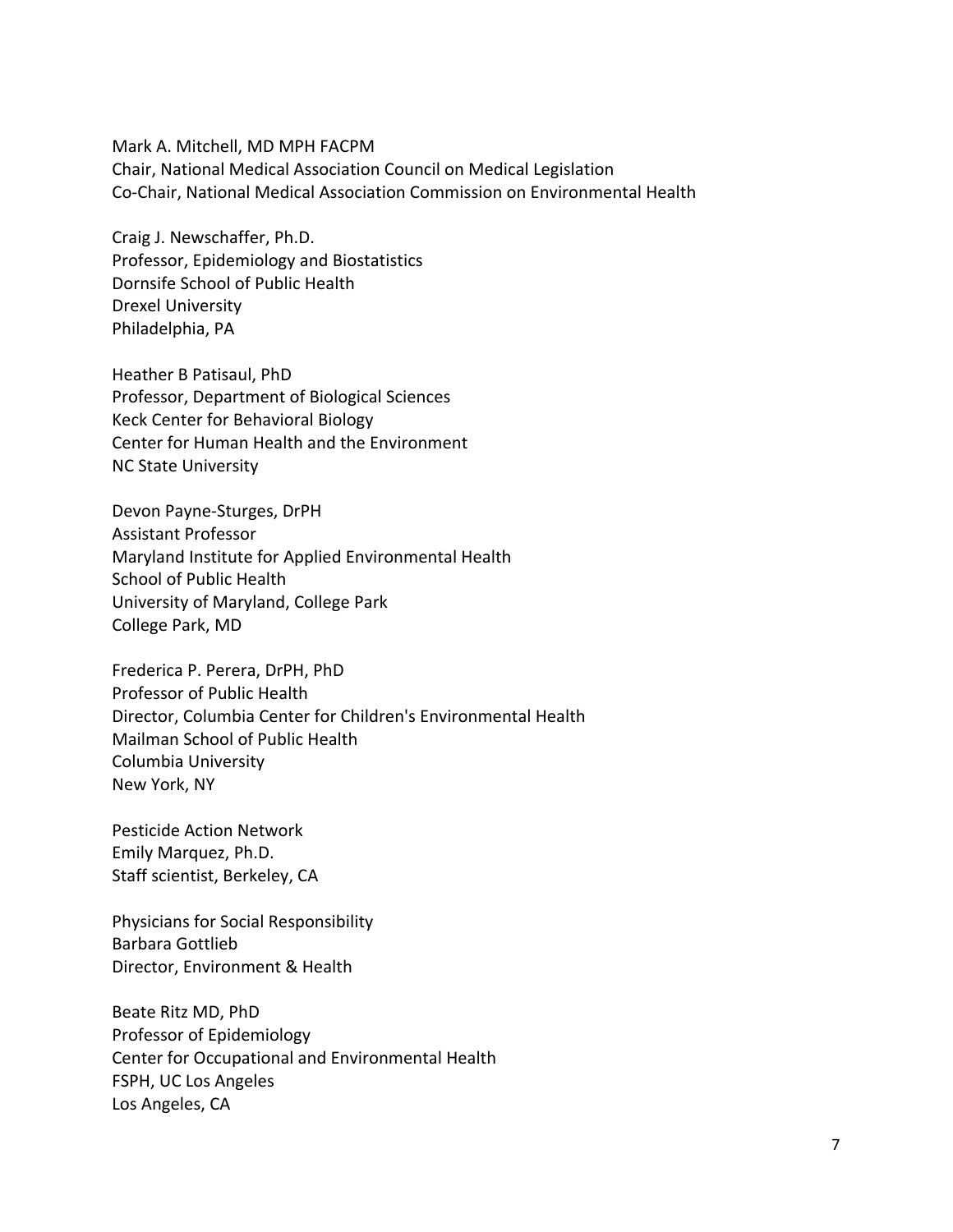I Leslie Rubin MD Associate Professor, Department of Pediatrics, Morehouse School of Medicine Founder, Break the Cycle of Health Disparities, Inc. Medical Director, Developmental Pediatrics Specialists

Susan Schantz, PhD Neuroscience Program University of Illinois at Urbana-Champaign Urbana, IL

Science and Environmental Health Network Ted Schettler, MD, MPH, Science Director

Veena Singla, Ph.D. Associate Director, Science & Policy Program on Reproductive Health and the Environment (PRHE) University of California, San Francisco San Francisco, CA

Evelyn O. Talbott, DrPH, MPH Professor, Dept of Epidemiology University of Pittsburgh, Pittsburgh, PA

The Endocrine Disruption Exchange (TEDX) Carol Kwiatkowski, PhD, Executive Director, and Assistant Professor Adjunct, North Carolina State University and University of Colorado, Boulder

Tom Webster, DSc Dept Environmental Health Boston University School of Public Health Boston, MA

Robin M. Whyatt, Dr.PH Professor Emeritus Department of Environmental Health Sciences Mailman School of Public Health Columbia University New York, NY

Tracey J Woodruff, PhD, MPH Associate Professor and Director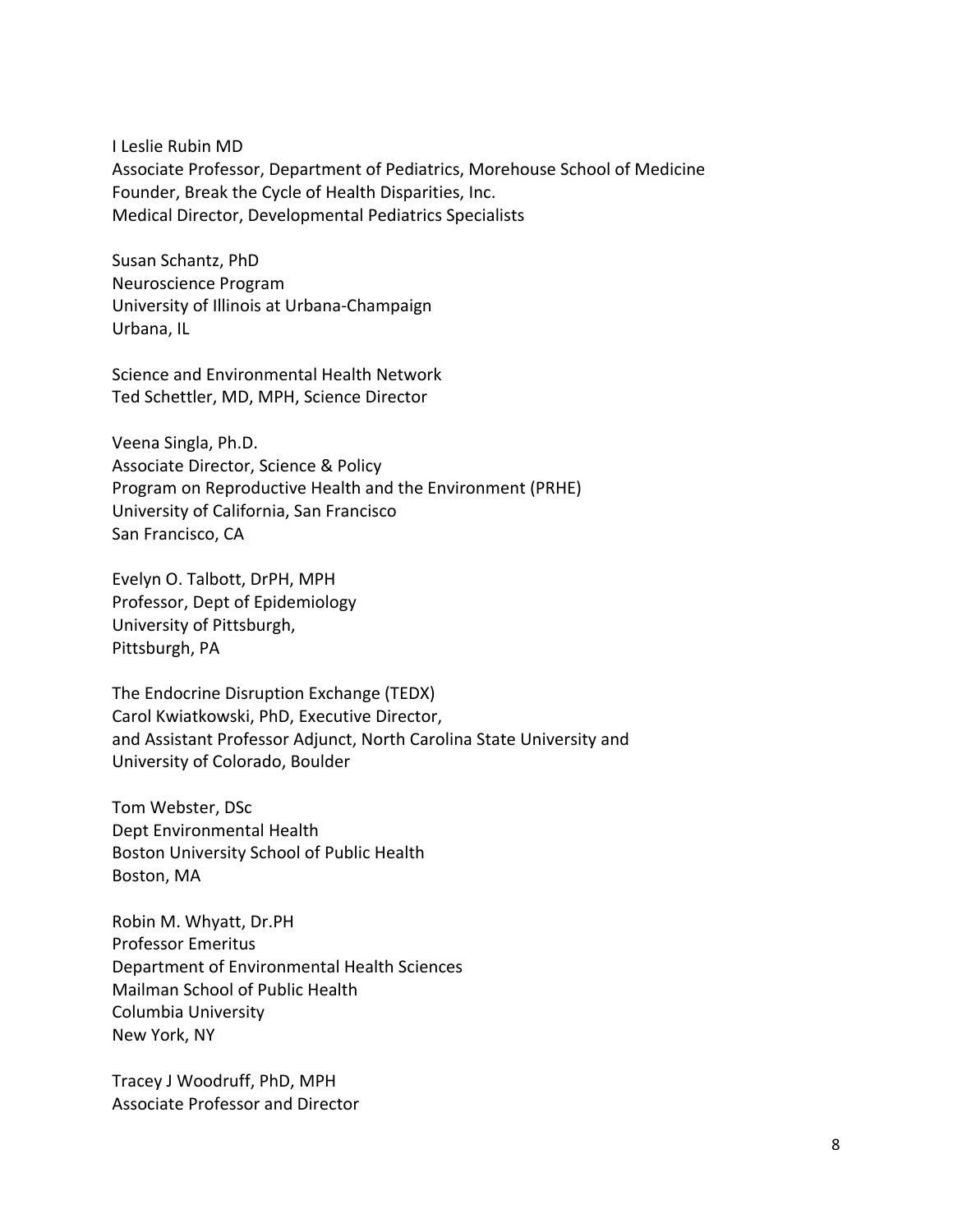Program on Reproductive Health and the Environment Department of Obstetrics, Gynecology, and Reproductive Sciences UC San Francisco San Francisco, CA

R. Thomas Zoeller, Professor Biology Department University of Massachusetts Amherst Amherst, MA

Ami Zota, ScD, MS Assistant Professor Department of Environmental and Occupational Health Milken Institute School of Public Health The George Washington University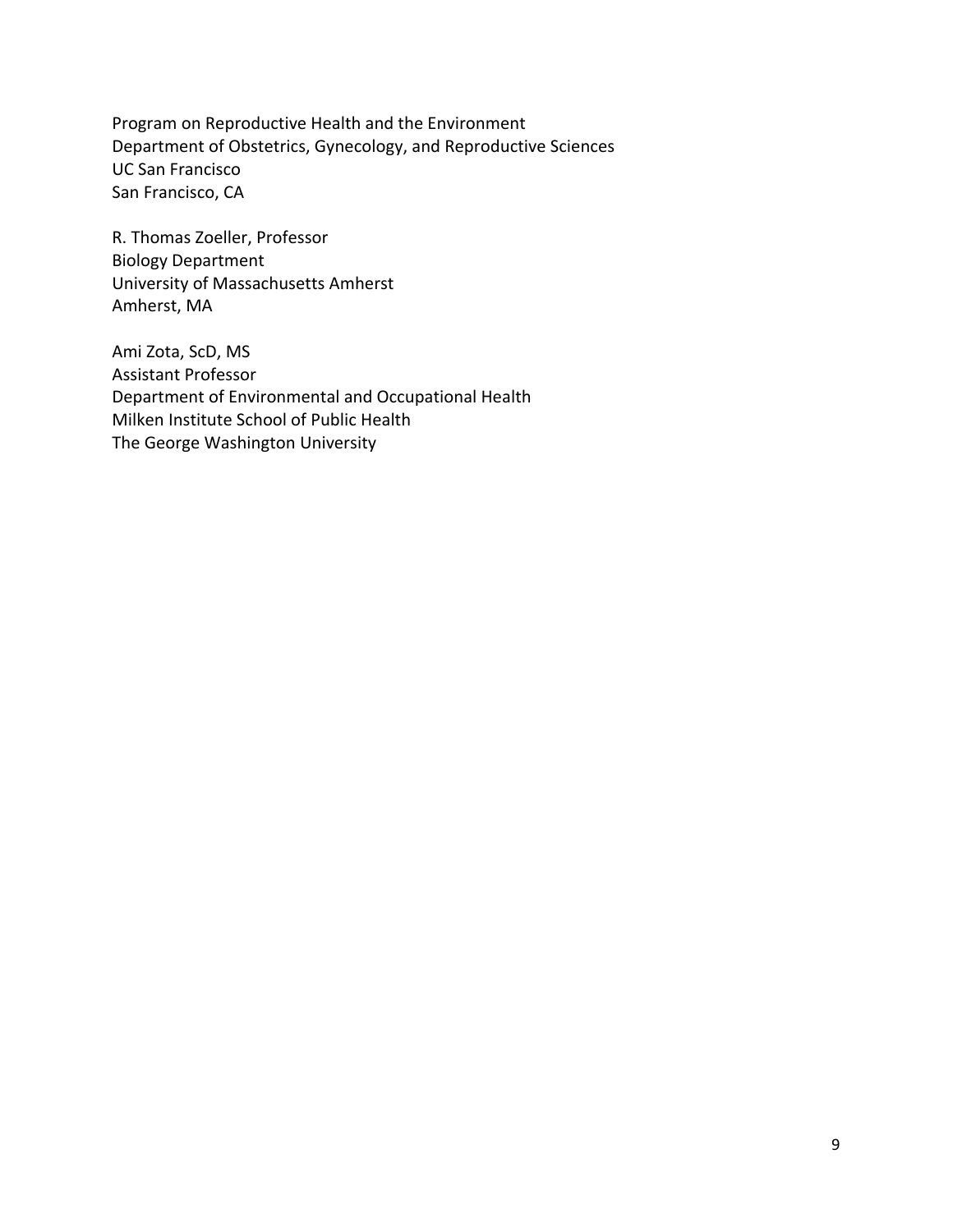#### **References:**

 $\overline{\phantom{a}}$ 

<sup>1</sup> Document ID: EPA-HQ-OA-2018-0259-0001. Available on [www.regulations.gov](http://www.regulations.gov/) here: https://www.regulations.gov/searchResults?rpp=25&po=0&s=EPA-HQ-OA-2018-0259- 0001&fp=true&ns=true

<sup>2</sup> Project TENDR air pollution profile. http://projecttendr.com/chemicals-and-pollutants/air-pollution/

<sup>3</sup> Benefits and Costs of the Clean Air Act 1990-2020, the Second Prospective Study. EPA website, available at https://www.epa.gov/clean-air-act-overview/benefits-and-costs-clean-air-act-1990-2020 second-prospective-study

<sup>4</sup> Krewski D, Burnett RT, Goldberg M, Hoover K, Siemiatycki J, Abrahamowicz M, Villeneuve PJ, White W. Reanalysis of the Harvard Six Cities Study, part II: sensitivity analysis. Inhal Toxicol. 2005 Jun-Jul;17(7- 8):343-53.

Krewski D, Burnett RT, Goldberg M, Hoover K, Siemiatycki J, Abrahamowicz M, White W. Reanalysis of the Harvard Six Cities Study, part I: validation and replication. Inhal Toxicol. 2005 Jun-Jul;17(7-8):335-42.

Krewski D, Burnett RT, Goldberg MS, Hoover BK, Siemiatycki J, Jerrett M, Abrahamowicz M, White WH. Overview of the reanalysis of the Harvard Six Cities Study and American Cancer Society Study of Particulate Air Pollution and Mortality. J Toxicol Environ Health A. 2003 Aug 22-Oct 10;66(16-19):1507- 51. Review.

<sup>5</sup> House Panel Subpoenas EPA for Air Pollution Data. Kelly Servick. August 2, 2013. http://www.sciencemag.org/news/2013/08/house-panel-subpoenas-epa-air-pollution-data

<sup>6</sup> Committee on Science, Space and Technology. Full Committee Hearing- Making EPA Great Again. February 7, 2017. https://science.house.gov/legislation/hearings/full-committee-hearing-making-epagreat-again

 $7$  Needleman HL, Gunnoe C, Leviton A, Reed R, Peresie H, Maher C, Barrett P. Deficits in psychologic and classroom performance of children with elevated dentine lead levels. N Engl J Med. 1979 Mar 29;300(13):689-95. Erratum in: N Engl J Med. 1994 Sep 1;331(9):616-7.

ATSDR 2007. Toxicological Profile for Lead. U.S. Dept Health and Human Services. Public Health Service. Agency for Toxic Substances and Disease Registry. Available at https://www.atsdr.cdc.gov/toxprofiles/tp13.pdf

EPA 2007 Lead and Copper Rule supporting analysis. 56 FR 26548, June 7, 1991, as amended at 59 FR 33862, June 30, 1994; 65 FR 2004, Jan. 12, 2000; 72 FR 57814, Oct. 10, 2007. Available at: https://www.ecfr.gov/cgi-bin/text-

idx?SID=531617f923c3de2cbf5d12ae4663f56d&mc=true&node=sp40.23.141.i&rgn=div6

<sup>8</sup> U.S. Environmental Protection Agency. Chlorpyrifos: Ingredients Used in Pesticide Products. https://www.epa.gov/ingredients-used-pesticide-products/chlorpyrifos. Published 2016

<sup>9</sup> U.S. Environmental Protection Agency. Chlorpyrifos: Ingredients Used in Pesticide Products. https://www.epa.gov/ingredients-used-pesticide-products/chlorpyrifos. Published 2016